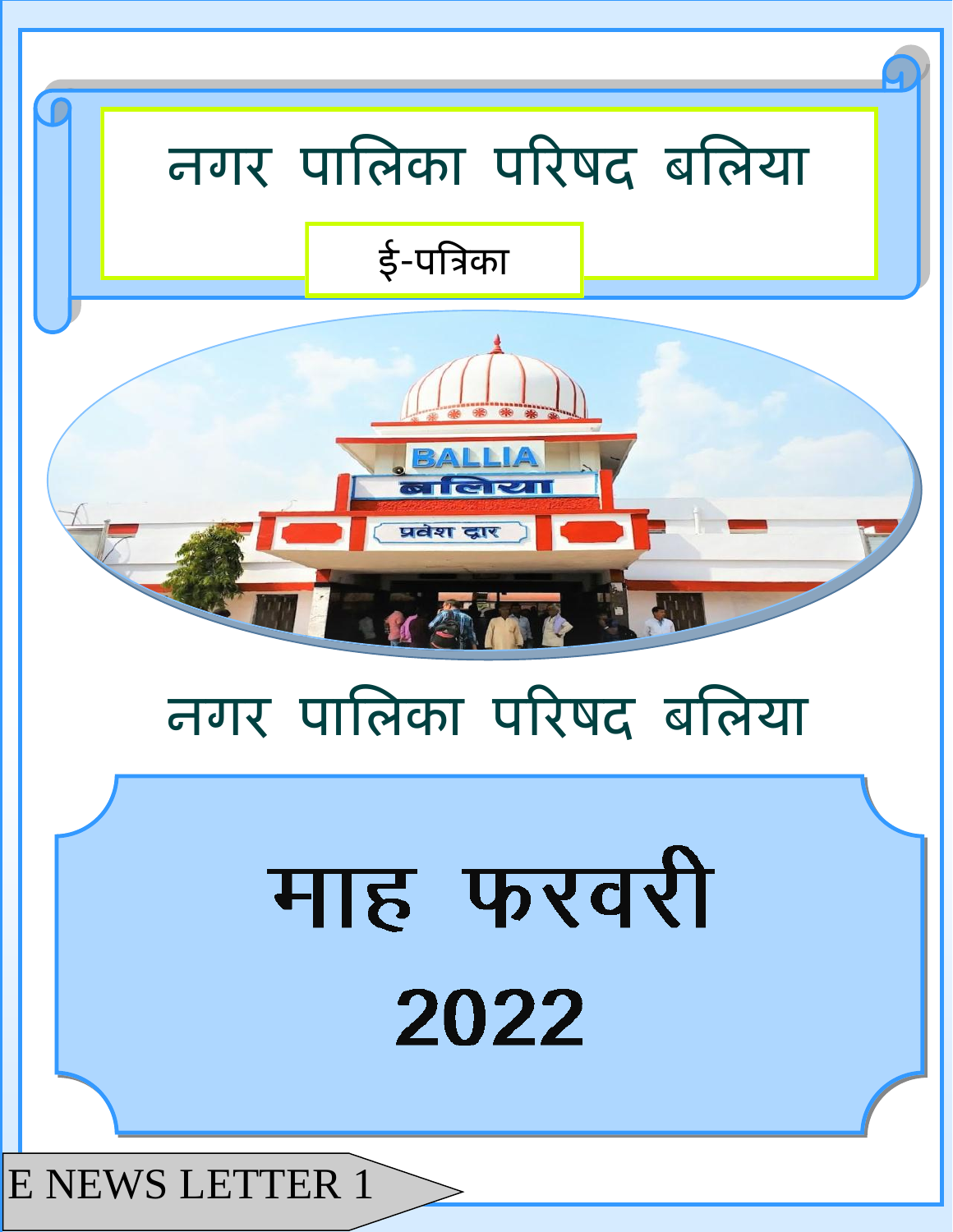

नगर पालिका परिषद, बलिया फरवरो 2022 के ई-पत्रिका बलिया दर्पण में स्वागत है | फरवरों माह में हुये विकास कार्यों को ई-पत्रिका बलिया दर्पण के माध्यम से आपसब तक पहुंचाना चाहते है बलिया नगर पालिका प्रत्येक माह ई-पत्रिका बलिया दर्पण के द्वारा नगर पालिका में हुये विकास कार्यों को आपसब के सामने लाने का प्रयास करता है | जिससे बलिया नगर पालिका परिषद के विकास और नई योजनाओं से लाभान्वित हो सके | नगर पालिका परिषद बलिया का एक मात्र उद्देश्य नगर पालिका का विकास है | जिसमे बिना किसी भेद-भाव, सभी समुदायों के लोगो को एकसाथ लेकर आगे बढने का उद्देश्य है | जिसके लिए नगर पालिका परिषद के निवासियों को इसमें सहयोग महत्वपूर्ण है | और नगर पालिका इसका उम्मीद करता है | नगरवासियों से अपील है की नगर को स्वच्छ और सुन्दर बनाने में नगर पालिका की मदद करे | अपने आस-पास साफ-सुथरा रखे | कूड़ा-कचरा डस्टबिन में रखे , गन्दगी न फैलाये | आने वाले कल अच्छा हो इसके लऱये आज बेहतर बनायें |

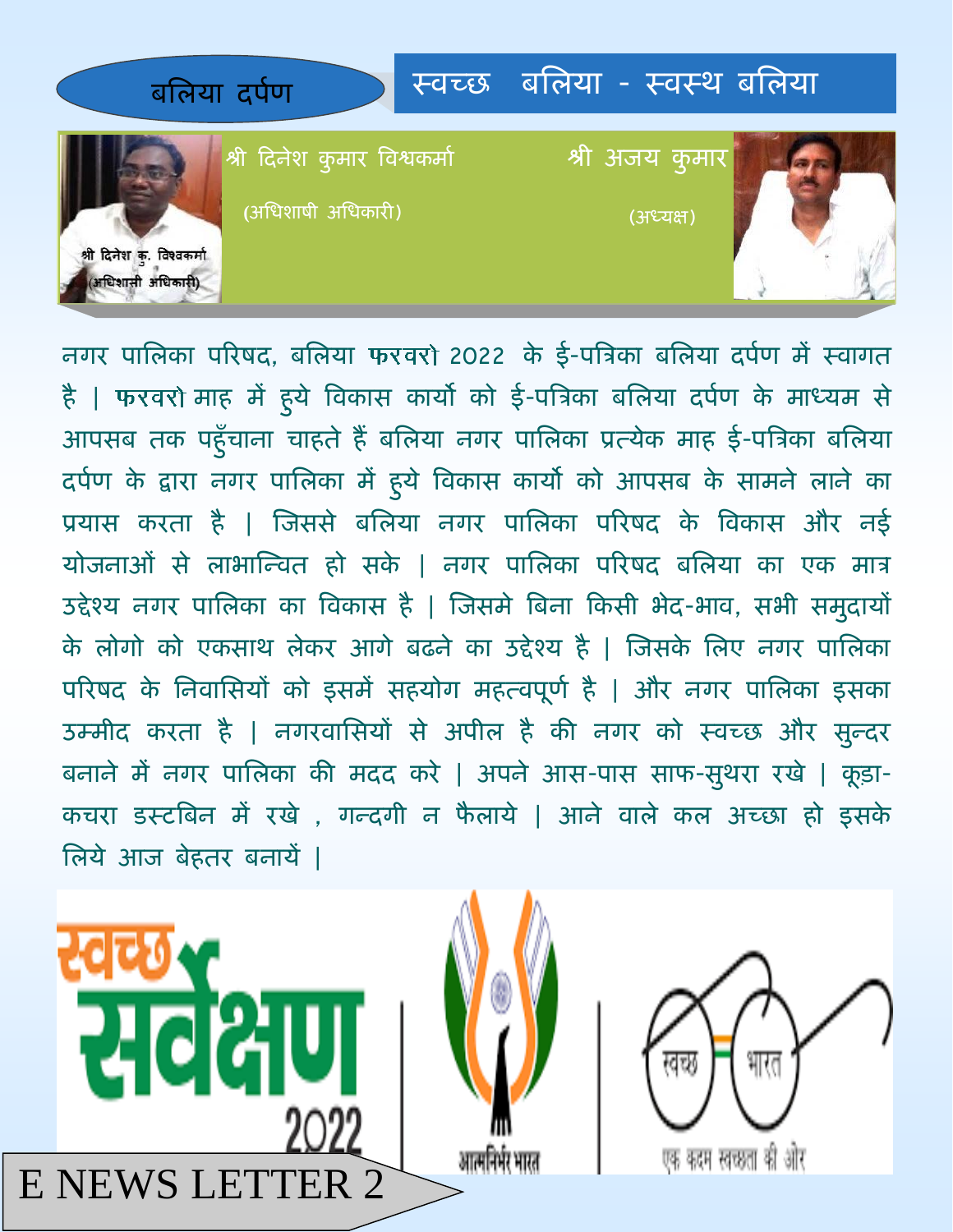

I am happy to present the February 2022 issue to all of you. A number of projects have been commissioned in the month of February. The former will help smoothen the flow of traffic, reduce the travel time of citizens, ease the congestion and reduce pollution on nagar road. There have been a lot of lessons to learned and these insights will certainly stand in good stead with us in our endeavors in future. The one thing that stands out is the most active participation of citizens. We, the residence of the Nagar Palika Parishad Ballia respective of ages, castes, creeds, religions, localities have untidily participated in creation of Ballia Swachh Nagar Palika Parishad proposal. As I look into the future with great expectation, it is this one aspect of the municipality which gives me the greatest hope. We in the Nagar Palika Parishad Ballia, would be very happy to receive your feedbacks on all matters that you feel are important.

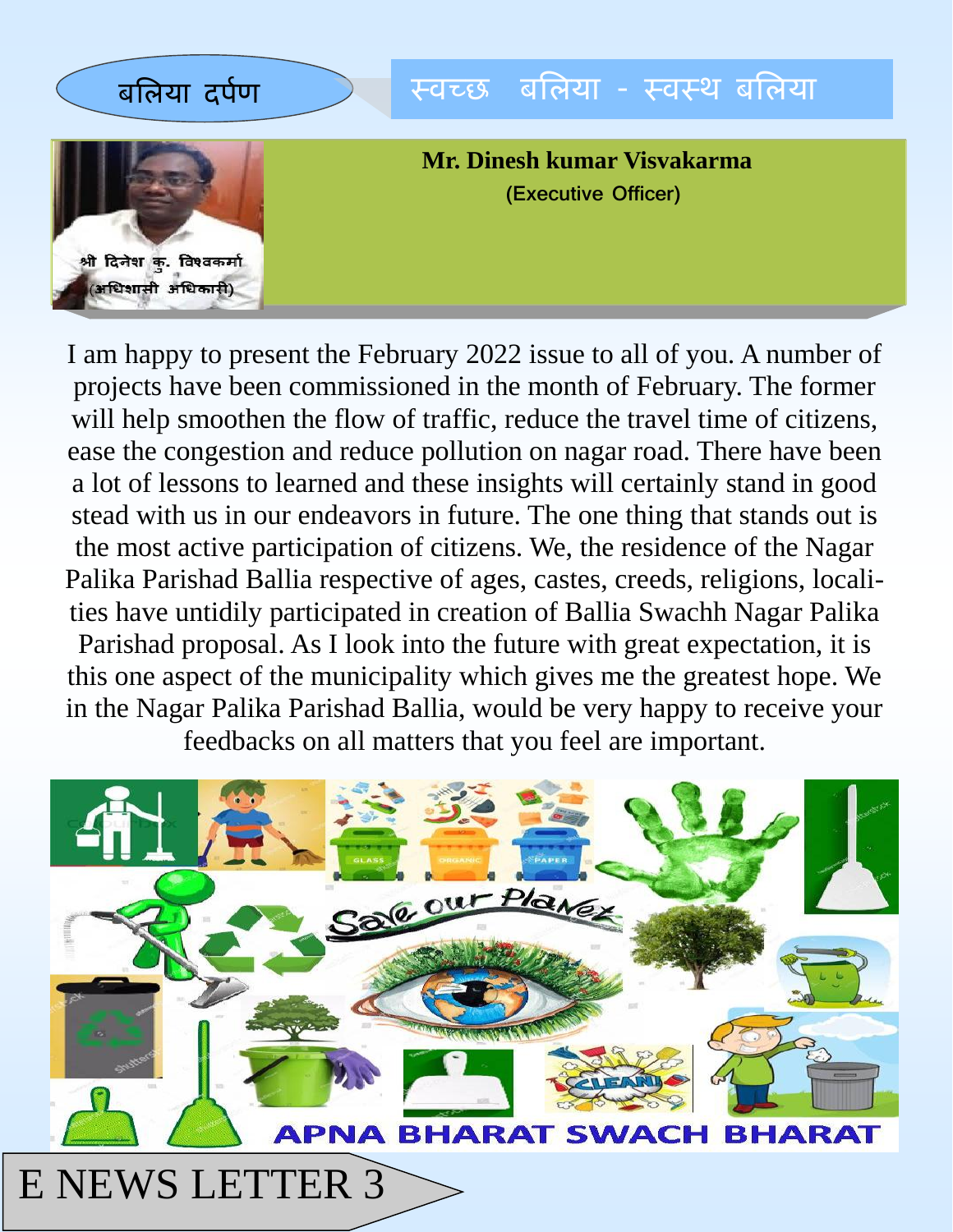### **Nagar Palika Parishad Ballia**

I am delighted to present the tasks and issue of Ballia Nagar Palika by E -Patrika Ballia in February 2022. Nagar Palika Parishad Ballia is greatful to the citizens who displayed tremendous enthusiasm and whole heartedly participated in numerous activities throughout this period. All of us should bear in mind that this is not end but a beginning of the exercise pertaining to development and Swachh Mission program. The coming years will surely be very hectic and eventful. Ballia promises to leave no room for complacency and will work even harder to achieve the targets. We solicit active participation from the citizens in our endeavor. We sincerely believe that decisions taken by Nagar Palika Parishad Ballia should benefit Nagar Palika Parishad Ballia and the citizens in the ultimate analysis. Many projects process in work in Nagar Palika Parishad Ballia for development our Nagar Palika and citizens. Thanks to all citizens of Nagar Palika Parishad Ballia for supporting to develop Ballia.

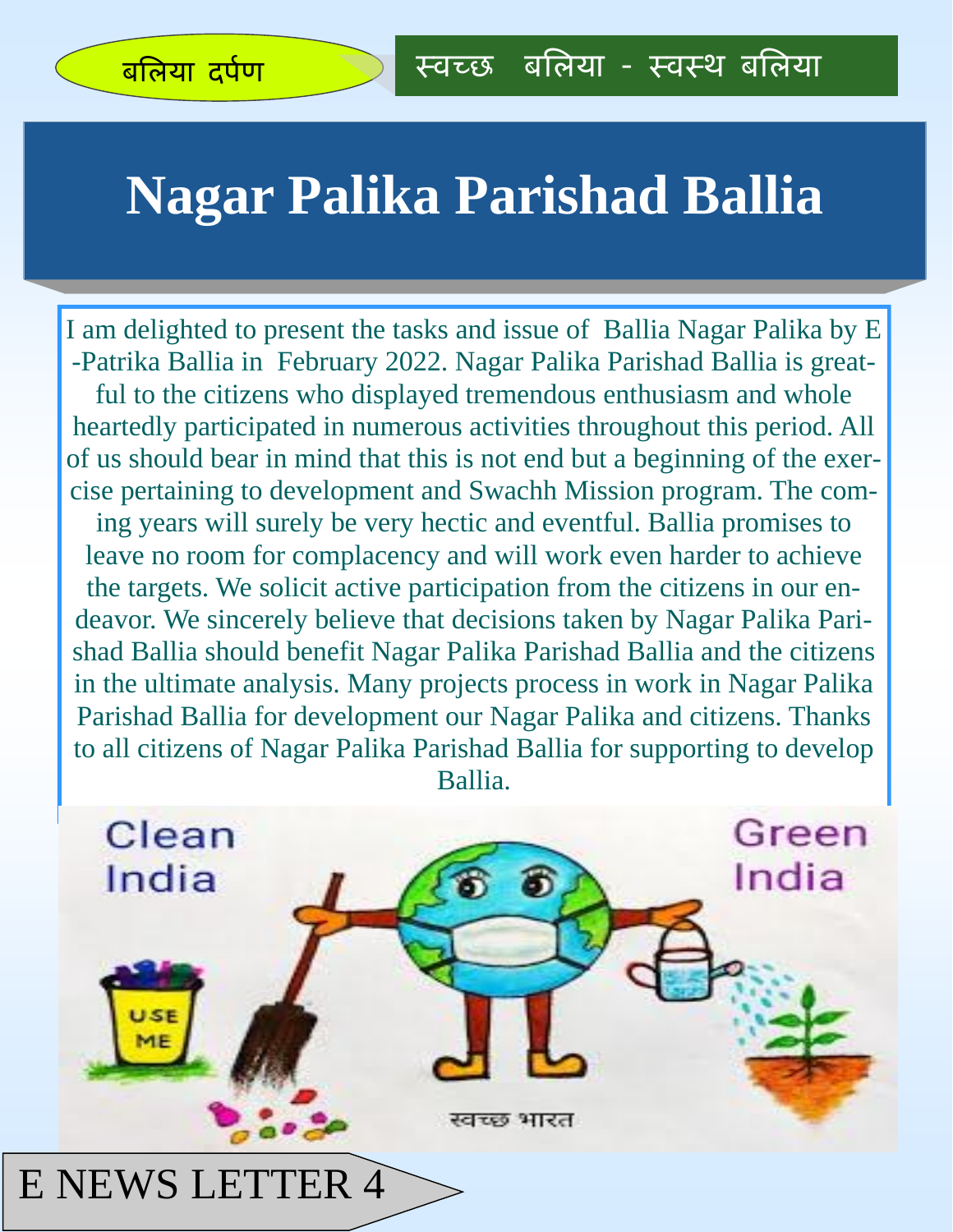### E NEWS LETTER 5

<u>विद्या दायिनी, हंस वाहिनी मां भगवती,</u> **तेये चयणों भें झुकाते शीष हे देवी, कृ ऩा कय हे भैमा दे अऩना आशीष, सदा यहे अनुकम्ऩा तेयी यहे सदा प्रत्रवश सयस्वती**  पूजा की हार्दिक शुभकामनाएं 2022 .



# बसंत पंचमी 2022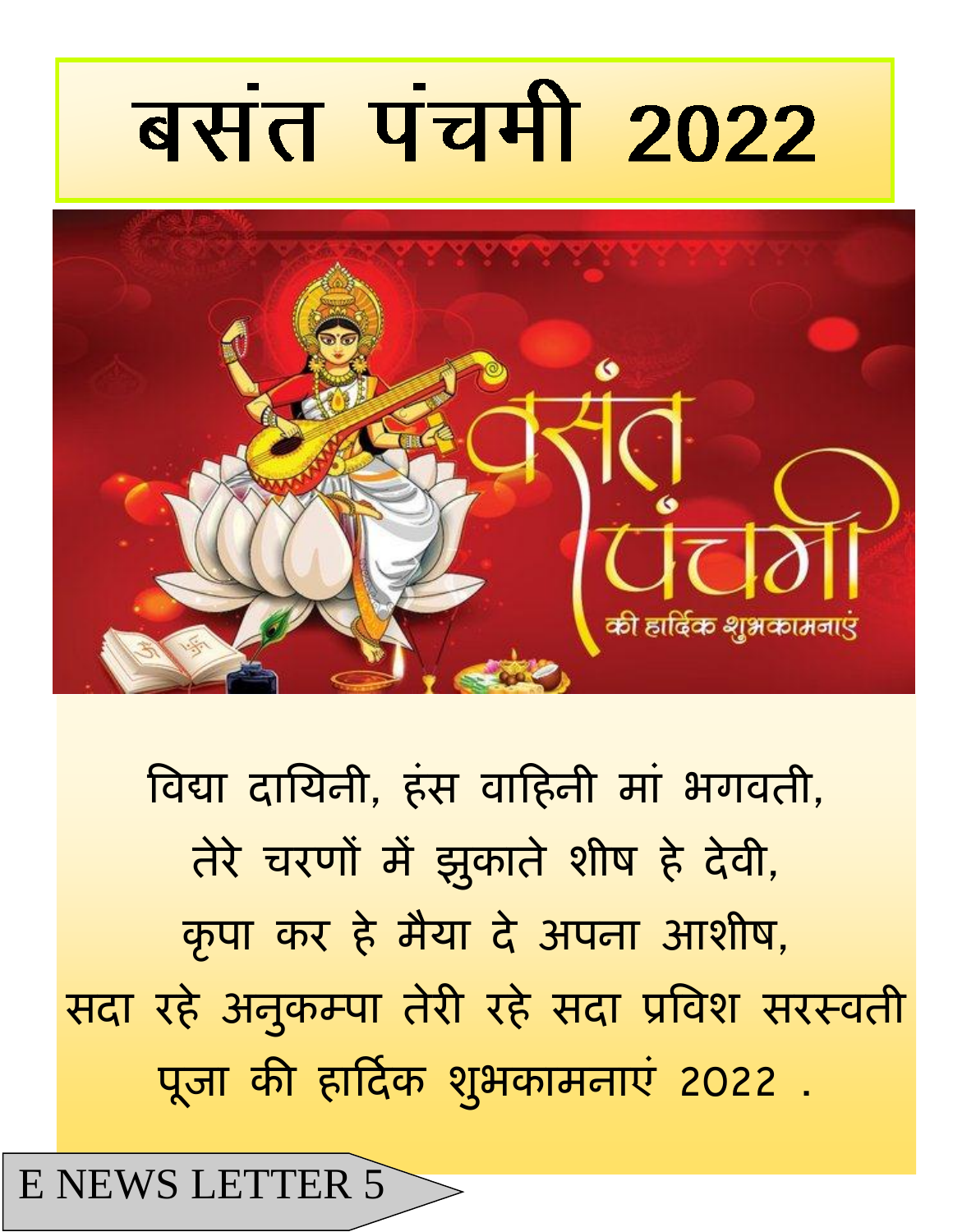### E NEWS LETTER 6

**2022**

करम बंधन में बन्ध रहियो, फल की **ना तज्जजमो आस,कभप भानुष का**  धर्म है, संत भाखै रविदासगुरु रविदास जयंती की शुभकामनाएं..



## **यत्रवदास जमॊती 2022**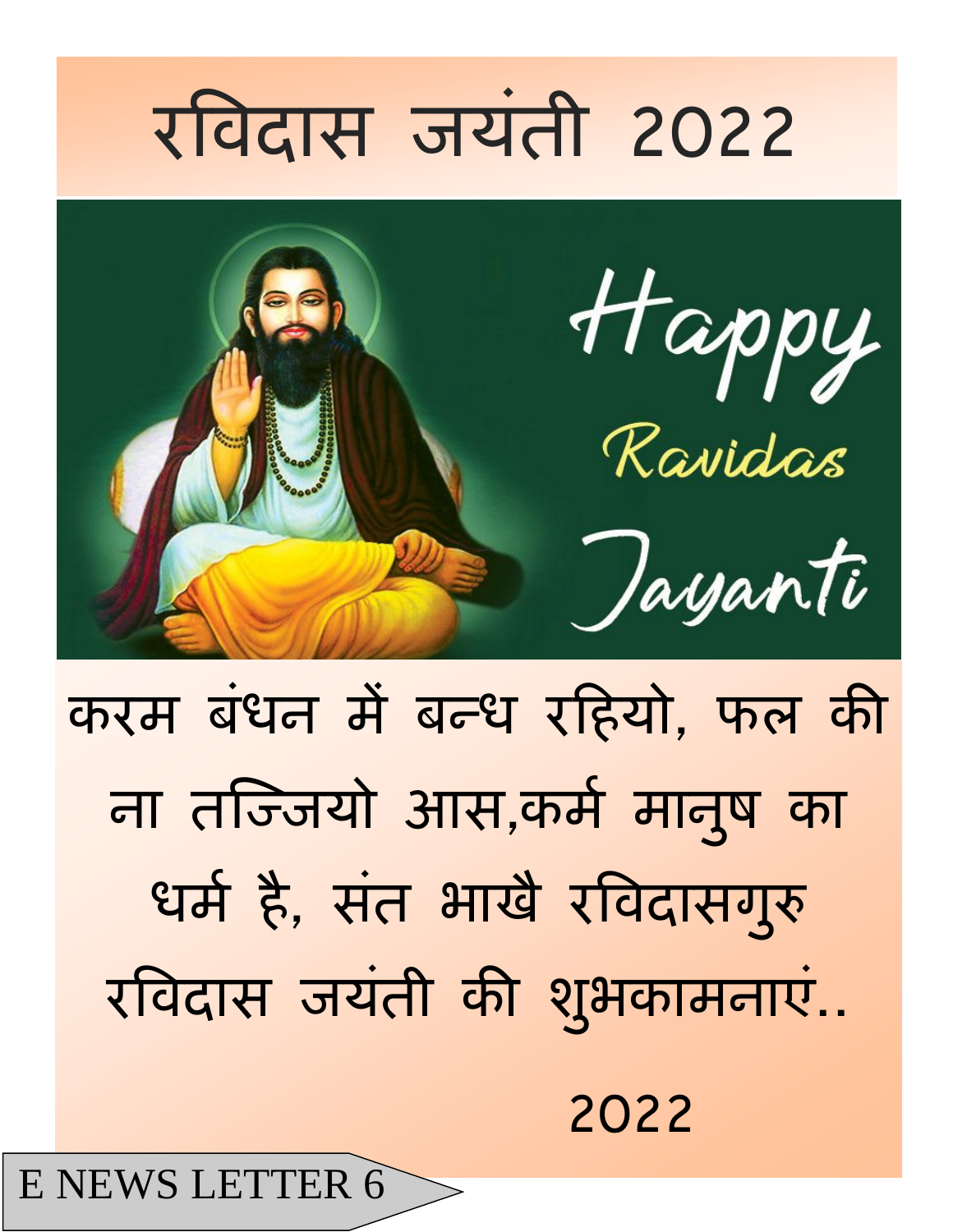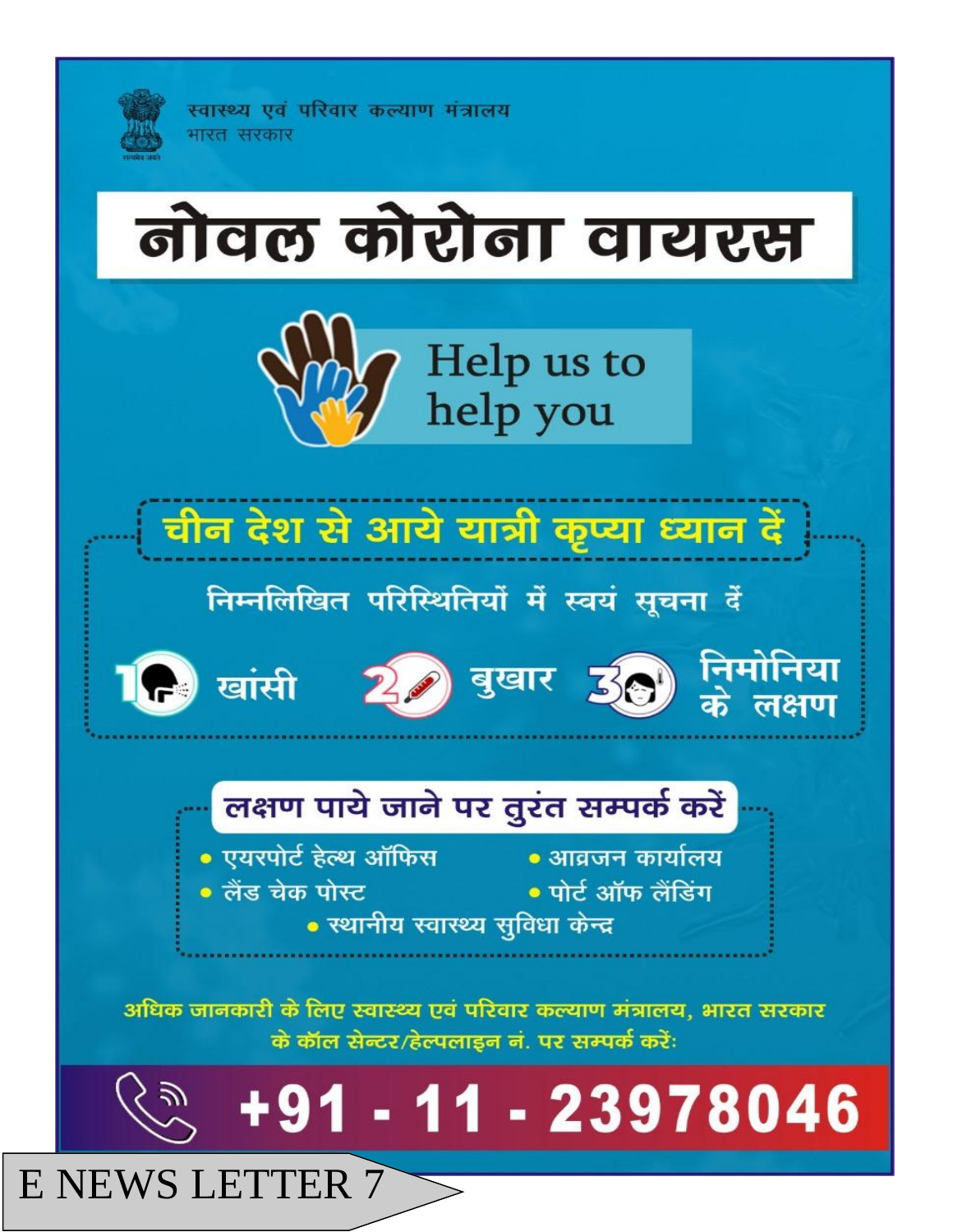

**E NEWS LETTER 8**